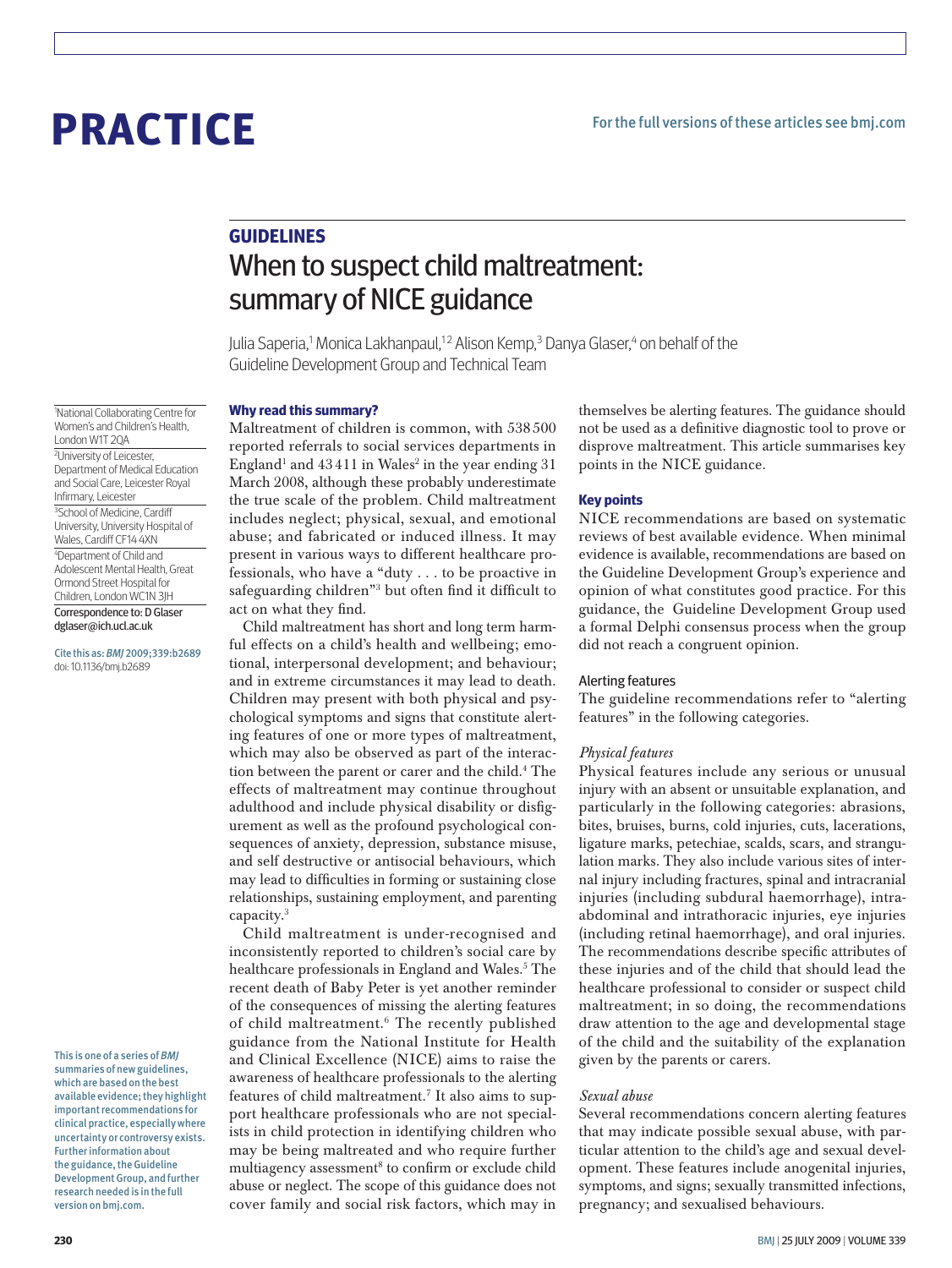# **Definitions**

The alerting features in this guidance have been divided into two categories, according to the level of concern, with recommendations either to "consider" or to "suspect" maltreatment

CONSIDER means maltreatment is one possible explanation for the alerting feature or is included in the differential diagnosis

**SUSPECT** means serious level of concern exists about the possibility of child maltreatment but not proof of it

#### Using the guidance

If you encounter an "alerting feature" (as described in the guidance) it is good practice to follow the process outlined below

#### Listen and observe Take into account the whole picture of the child or young person. Sources of information that help to do this include:

| • Any history that is given<br>• Report of maltreatment, or disclosure from a child or young<br>person or third party | • Symptom<br>• Physical sign<br>• Result of an investigation        |
|-----------------------------------------------------------------------------------------------------------------------|---------------------------------------------------------------------|
| • Child's appearance, demeanour, or behaviour                                                                         | • Interaction between the parent or carer and child or young person |
|                                                                                                                       |                                                                     |

#### Seek an explanation

Seek an explanation for any injury or presentation from both the parent or carer and the child or young person in an open and non-judgmental manner

An **unsuitable explanation** is one that is:

• Implausible, inadequate or inconsistent: - With the child or young person's presentation, normal activities, medical condition (if one exists), age or developmental stage, or account compared with that given by parent and carers - Between parents or carers

- Between accounts over time

• Based on cultural practice, because this should not justify hurting a child or young person

#### Record

Record in the child or young person's clinical record exactly what is observed and heard from whom and when Record why this is of concern





#### *Clinical presentations*

Clinical presentations include *(a)* unusual patterns of use of medical services and attendance at medical services; *(b)* discrepant clinical picture (including fabricated or induced illness); *(c)* poor school attendance attributed to ill health; as well as *(d)* some particular indicators of ill health (apparent life threatening event; hypernatraemia; ingestion of substances including poisoning; nasal bleeding; and near drowning).

#### *Neglect*

Neglect includes abandonment and several aspects of failure of provision and failure of supervision. Many of these features must be persistent for a healthcare professional to consider or suspect neglect. Aspects of neglect through failure of provision may include a child who persistently presents as dirty or smelly,

with unsuitable clothing, severe infestations, with untreated tooth decay (when NHS treatment is available); whose home conditions are unhygienic or unsafe; or who receives inadequate provision of food or medication. Other aspects of neglect through failure of provision may include lack of adherence to necessary medical advice and persistent failure to engage with relevant child health promotion programmes, such as immunisation, health and development reviews, and screening. Failure of supervision may be indicated by injuries—for example, a burn, sunburn, an ingestion of a harmful substance, or an animal bite.

# The child's emotional, behavioural, and interpersonal functioning

This section includes a child's particular behaviours, emotional states, patterns of interpersonal functioning,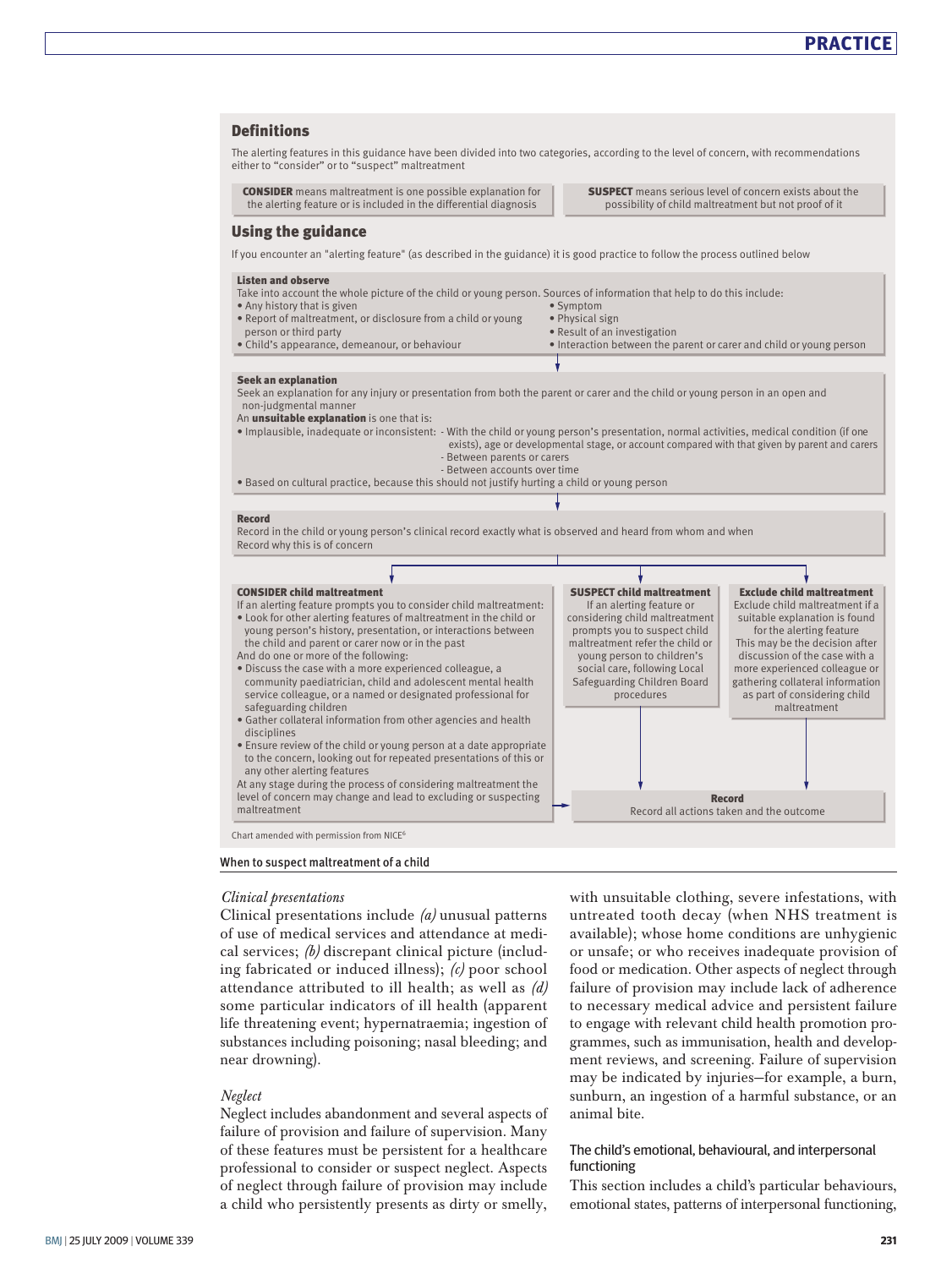## Obstacles for health professionals in identifying child maltreatment

- Concern about missing a disorder which is treatable
- Discomfort of disbelieving, thinking ill of, suspecting, or wrongly blaming a parent or carer
- Fear of losing a positive relationship with a family already under the care of the health professionals
- • Divided duties towards adult and child patients and breaching confidentiality
- • An understanding of the reasons why the maltreatment might have occurred and a belief that the parent or carer did not intend to harm the child
- • Fear of loss of control over the child protection process and doubts about the benefits
- Stress
- Personal safety
- • Fear of complaints

and other aspects of the child's functioning. These behaviours comprise a wide range of features including aggression; fearfulness; dissociation; low self esteem; indiscriminate contact or affection seeking; self harm; running away from home; body rocking; aspects of eating and feeding; and soiling and wetting behaviour. Patterns of potential concern include age inappropriate behaviour; marked change in emotional or behavioural state; and repeated, extreme, or sustained emotional responses by a child that are out of proportion to a situation and are not expected for his or her age and developmental stage.

# *Interactions between parent and child*

Several aspects of interactions between a child and the parent or carer may be harmful, especially when persistent. They include emotional unavailability and unresponsiveness from the parent or carer; hostility towards and rejection and scapegoating of a child; interactions and expectations that are inappropriate for the age of the child, including inappropriate threats or methods of disciplining; exposure to domestic abuse; using the child to fulfil the parent's or carer's needs (for example, involving the child in marital disputes); and failing to promote the child's socialisation by isolation or lack of stimulation or education, or by involving the child in unlawful activities.

# Terminology

The terms "consider" and "suspect" have been used in the guidance to indicate the level of concern with respect to the various alerting features. These two terms reflect the action(s) to be taken by the healthcare professional when encountering the particular alerting feature (figure). The associated actions are intended to direct healthcare professionals to resources or ways of thinking that will enable them to overcome barriers to recognising maltreatment. "Consider" means that maltreatment is one possible explanation for the alerting feature or is included in the differential diagnosis.

The actions recommended in the figure will lead

the healthcare professional to exclude maltreatment, to continue to keep the case under consideration, or to move to a stage of heightened concern where they suspect maltreatment.

"Suspect" means a serious level of concern about the possibility of maltreatment but is not proof of it. This may trigger a child protection investigation, which may indicate the need for starting child protection procedures and/or offering supportive services to the family or may lead to alternative explanations for the reported concerns being identified.

The guidance takes account of alternative causes of the alerting features, both in the recommendations and the processes associated with considering and suspecting child maltreatment.

# **Overcoming barriers**

Child maltreatment is a sensitive and emotive subject. Healthcare professionals face many obstacles to recognising and responding to possible maltreatment (box). This guidance aims to empower and help them to overcome these obstacles, to encourage the appropriate course of action to protect the child or young person from further harm, and to reduce both delay in timely action and the high cost of abuse and neglect to individuals and to society.3 Support, supervision, education and training of 'front line staff' will be essential if this guidance is to be implemented successfully. Improving the quality of recognition should result in the right child being referred to specialist services for further assessment and protection from further maltreatment.

Contributors: ML wrote the initial draft of the article using material developed collectively by the Guideline Development Group. JS, AK, and DG contributed to the revision and the final draft of this article. They have all approved this version.

Funding: The National Collaborating Centre for Women's and Children's Health was commissioned and funded by the National Institute for Health and Clinical Excellence to write this summary.

Competing interests: All authors were members of the Guideline Development Group: JS was the lead research fellow, ML the clinical codirector, and AK the adviser; DG chaired the group. DG has acted as an expert witness (as part of her NHS contract) in the subject of this paper.

Provenance and peer review: Commissioned; not externally peer reviewed.

- 1 Department for Children, Schools and Families. DCSF: referrals, assessments and children and young people who are the subject of a Child Protection Plan, England—year ending 31 Mar 2008 (additional tables including England summary tables and local authority tables). 2008. www.dcsf.gov.uk/rsgateway/DB/SFR/ s000811/additional\_tables.xls.
- 2 Data Unit Wales. Dataunitwales Dissemination Tool. 2009. http:// dissemination.dataunitwales.gov.uk/webview/index.jsp.
- 3 Department of Health. *National Service Framework for children, young people, and maternity services—core standards*. London: DH, 2004.
- 4 Glaser D. Emotional abuse and neglect (psychological maltreatment): a conceptual framework. *Child Abuse and Neglect* 2002;26:697-714.
- 5 Gilbert R, Kemp A, Thoburn J, Sidebotham P, Radford L, Glaser D, et al. Recognising and responding to child maltreatment. *Lancet* 2009;373:167-80.
- 6 Wise J. Systemic failings in NHS contributed to death of Baby P. *BMJ* 2009;338:b1967.
- 7 National Institute for Health and Clinical Excellence. *When to suspect child maltreatment*. 2009. (Clinical guideline 89.) www. nice.org.uk/CG89.
- 8 HM Government. *Working together to safeguard children*. London: Stationery Office, 2006.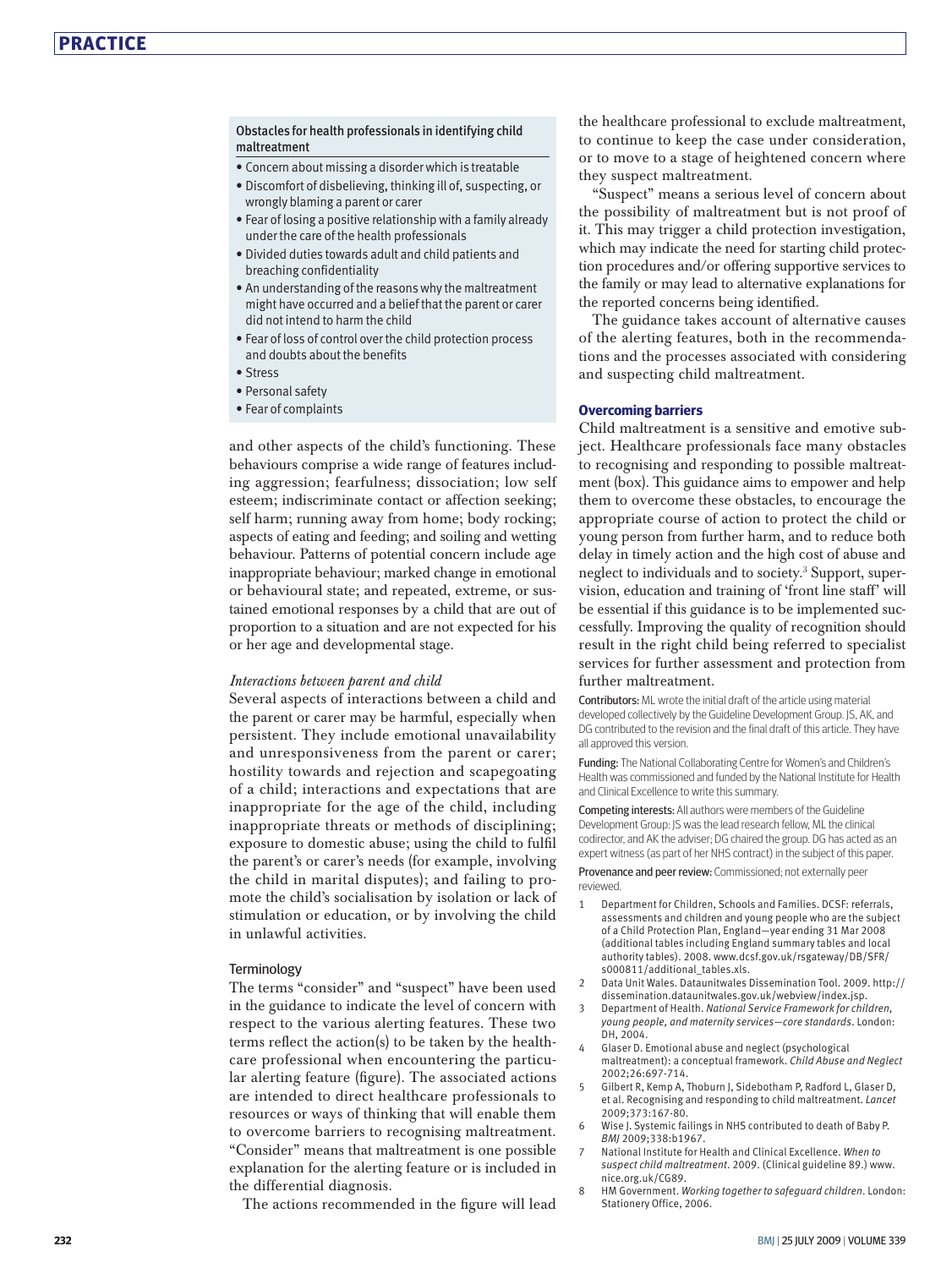# **Rational Testing** Assessing candiduria in a critically ill patient

William W Hope

Candiduria is common and often benign, but it may be the only clue to disseminated candidiasis in critically ill patients

#### **The patient**

School of Translational Medicine, University of Manchester, Manchester M13 9PT william.hope@manchester.ac.uk

Cite this as: *BMJ* 2009;338:b2289 doi: 10.1136/bmj.b2289

A 56 year old man was admitted to the intensive care unit from a general surgical ward with pancreatitis, diagnosed on the basis of clinical findings and a high amylase concentration thought to be secondary to alcohol abuse. He had no relevant medical history. In the general surgical ward he had been initially treated with ampicillin, gentamicin, and metronidazole to cover the likely bacterial pathogens. His early clinical course in intensive care was complicated by persistent fevers to 39.5°C, haemodynamic instability, acute renal failure, and adult respiratory distress syndrome. Mechanical ventilation was needed. A subclavian central line, arterial line, and indwelling catheter were required for supportive care. Computed tomography soon after admission to intensive care did not show any collection within the pancreas. On his admission to intensive care, antimicrobial treatment was broadened to meropenem because of persistent inflammation. Because of several risk factors for disseminated candidiasis (pancreatitis, broad spectrum antibacterial agents, and central venous catheterisation), intravenous fluconazole 400 mg daily was added on day 3 in intensive care to cover *Candida* empirically.

The patient had persistent neutrophil leukocytosis, and blood cultures grew no organisms. On day 14 in intensive care, a catheter specimen of urine showed  $>500$  white blood cells and  $10<sup>5</sup>$  organisms/ml of a yeast that produced negative results on the germ tube test.

#### **What is the next investigation?**

The next laboratory investigation in this patient depends on the likely clinical importance of the candiduria. Candiduria is uncommon in otherwise healthy individuals but is found in 19-44% of critically ill patients, $1-3$  and the probability of candiduria increases progressively with the duration of the stay in the intensive care unit.<sup>1</sup> In critically ill patients, candiduria may precede or be a marker of life threatening systemic infection; in a recent observational study of patients in intensive care from France, for example, about 8% of candiduric patients had candidaemia.4 Because 40-50% of affected patients die from disseminated candidiasis,<sup>5</sup> and in the absence of accurate tests for this condition, many doctors in intensive care have a low threshold for administering empirical systemic antifungal treatment.6 This results in many patients being treated unnecessarily. Moreover, although fluconazole is effective for treating candiduria in the short term, the rate of relapse is high.7

The diagnostic possibilities related to candiduria for this patient are:

- Perineal contamination due to the use of broad spectrum antimicrobial agents;
- Colonisation of the lower urinary tract or the urinary catheter, facilitated by disruption of mechanical barriers by the indwelling catheter and changes in local bacterial flora by the use of broad spectrum antimicrobials;
- A marker of upper renal tract disease, which usually occurs in the context of structural urinary tract abnormalities or diabetes, and is sometimes complicated by the formation of fungal balls or bezoars<sup>8</sup>;
- A manifestation of disseminated infection; candiduria may be the only evidence of disseminated candidiasis in a critically ill patient.<sup>8</sup>

Unfortunately, no diagnostic tools distinguish these syndromes reliably.

# Formal identification and testing for antifungal susceptibility

For this critically ill patient with persistent intra-abdominal infection refractory to broad spectrum antibacterial agents, disseminated candidiasis with seeding of the kidneys and "spill" into the urine is a strong possibility, and more information regarding the *Candida* isolate is required to guide treatment. Microbiology laboratories differ in the extent of the routine workup of a yeast isolated from a non-sterile site, and formal identification and susceptibility testing may need to be requested specifically. A germ tube test is a relatively rapid way of distinguishing *C albicans* (germ tube positive) from other non-*albicans* species of *Candida* (for example, *C parapsilosis*, *C glabrata*, *C tropicalis*, and *C krusei*). This test consists of incubating the organism in sheep serum for two hours and checking whether blastoconidia, the initial outgrowths produced in fungal germination, are present. The high specificity of this test is marginally compromised by *C dubliniensis*, which is also germ tube positive. Some germ tube negative organisms have reduced susceptibility to fluconazole (*C glabrata*, for example) or are inherently resistant (*C krusei*, for example) to this agent. For this patient with a potentially important germ tube negative yeast, formal identification and testing for antifungal susceptibility are needed so that optimal antifungal treatment can be administered.

A heavy growth of *Candida* from urine is not necessarily more likely to be clinically important (in contrast to bacterial growths), given the poor correlation between colony counts and disseminated infection.<sup>9</sup> Experimental models of disseminated candidiasis indicate that *Candida* casts in urine are a useful marker of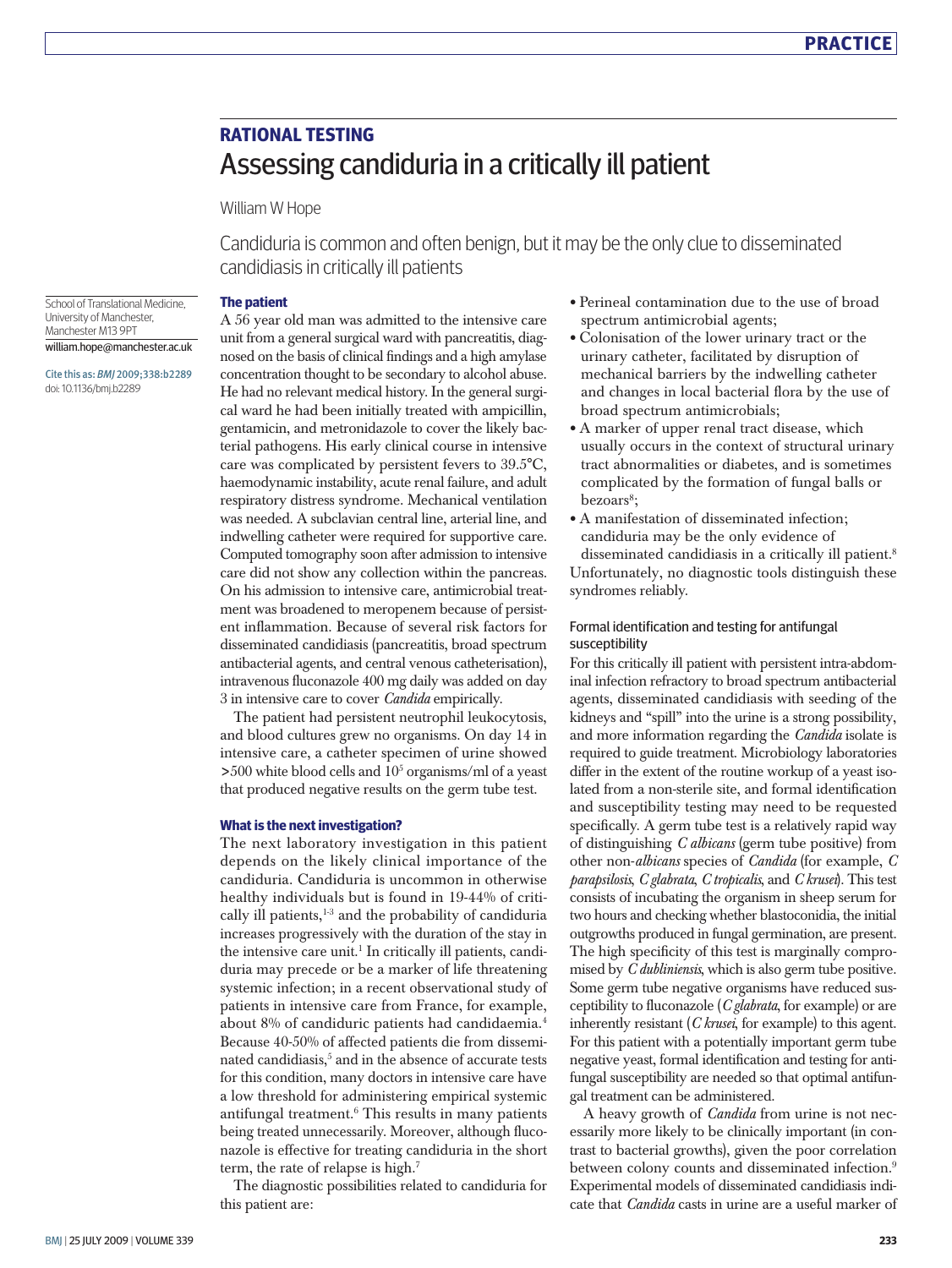disseminated infection, but these are not routinely sought in the microbiology laboratory.10

#### Blood cultures

Blood cultures remain the diagnostic mainstay for the diagnosis of candidaemia, although their sensitivity is about 50%.11 To optimise yield from blood cultures, two or three blood samples must be drawn because the total volume of blood is an important determinant of overall sensitivity. Negative blood cultures do not exclude the possibility of disseminated candidiasis, and should not influence the use of systemic antifungal agents if such agents would be used on clinical grounds alone (as in this case).

# Non-culture tests

Non-culture tests are not universally available at present but are likely to be used increasingly in the future.

- 1,3-β-D glucan is a soluble antigen found in some (but not all) medically important fungal genera, such as *Candida* and *Aspergillus*. In this patient, positive results on testing for glucan may support a diagnosis of disseminated candidiasis, although the specificity of this test may be suboptimal in patients in intensive care units<sup>12</sup>
- Polymerase chain reaction on blood to detect *Candida* may provide evidence of disseminated infection, but this is not widely used because assays have not been standardised
- Testing for combined *Candida* mannan antigen and antibody is potentially useful,<sup>13</sup> but not all species of *Candida* contain mannan, and these tests require considerable laboratory resources.

# Other microbiological data

The presence of *Candida* at multiple non-sterile sites is a risk factor for disseminated candidiasis, and some clinicians use this as a trigger for empirical antifungal treatment. Routine surveillance cultures for *Candida* at non-sterile sites to guide antifungal therapy is relatively expensive and time consuming and is not widely practised.

#### **Outcome**

There was no evidence of pyelonephritis on ultrasonography. The indwelling catheter was changed. The germ

# **Learning points**

- • Distinguishing the causes of candiduria (perineal contamination, colonisation of the lower urinary tract, upper tract infection, and "spill" into the urine from blood borne *Candida* infection) requires a compilation of clinical, microbiological, and radiological data
- • Though candiduria is most often of little clinical consequence and does not need treating, in some clinical contexts such as critically ill patients, it may be the only manifestation of life threatening disseminated *Candida* infection, which needs aggressive systemic antifungal treatment
- • Asymptomatic candiduria in clinical contexts where disseminated infection is unlikely does not usually require treatment. A change of indwelling catheter may be appropriate
- • Fluconazole is the agent of choice for infection confined to the renal tract because of its water solubility and high urinary concentrations
- • When candiduria is a manifestation of disseminated infection, treatment should be directed to the primary site(s) of infection, and a triazole, echinocandin, or a lipid preparation of amphotericin B are the agents of choice

tube negative yeast was identified as *C glabrata* with a minimal inhibitory concentration of 32 mg/l, suggesting reduced susceptibility to fluconazole (the precise designation is susceptible dose dependent, indicating a higher fluconazole dosage is needed for successful treatment). Probable disseminated *C glabrata* candidaemia with "spill" into the urine was diagnosed. Increasing fluconazole from 400 mg/day to 800 mg/day was inappropriate because the infection had arisen despite fluconazole. His renal impairment provided a relative contraindication to the administration of liposomal amphotericin B, so treatment was changed to caspofungin, an echinocandin, which was given as a 70 mg loading dose followed by a maintenance dose of 50 mg/day. The echinocandins are broad spectrum antifungal agents with rapid candidacidal activity that can be safely used in patients with renal and hepatic impairment. Computed tomography on day 19, carried out because of slow clinical progress, showed a small collection of fluid in the pancreas. A percutaneous aspirate also grew *C glabrata* with the same minimal inhibitory concentration. Signs of sepsis slowly resolved with echinocandin treatment, and the patient was eventually discharged from intensive care. The use of a relatively simple microbiological test for formal identification and testing of antifungal susceptibility on a urinary isolate enabled timely and appropriate antifungal treatment to be administered.

Competing interests: WH has received research support from Merck, Astellas, Schering Plough, and Gilead.

Provenance and peer review: Commissioned; externally peer reviewed.

#### Patient consent not required (patient anonymised, dead, or hypothetical).

- 1 Alvarez-Lerma F, Nolla-Salas J, Leon C, Palomar M, Jorda R, Carrasco N, et al. Candiduria in critically ill patients admitted to intensive care medical units. *Intensive Care Med* 2003;29:1069-76.
- 2 Febre N, Silva V, Medeiros EA, Wey SB, Colombo AL, Fischman O. Microbiological characteristics of yeasts isolated from urinary tracts of intensive care unit patients undergoing urinary catheterization. *J Clin Microbiol* 1999;37:1584-6.
- 3 Passos XS, Sales WS, Maciel PJ, Costa CR, Miranda KC, Lemos JdeA, et al. *Candida* colonization in intensive care unit patients' urine. *Mem Inst Oswaldo Cruz* 2005;100:925-8.
- 4 Bougnoux ME, Kac G, Aegerter P, d'Enfert C, Fagon JY. Candidemia and candiduria in critically ill patients admitted to intensive care units in France: incidence, molecular diversity, management and outcome. *Intensive Care Med* 2008;34:292-9.
- 5 Gudlaugsson O, Gillespie S, Lee K, Vande Berg J, Hu J, Messer S, et al. Attributable mortality of nosocomial candidemia, revisited. *Clin Infect Dis* 2003;37:1172-7.
- 6 Chen SC, Tong ZS, Lee OC, Halliday C, Playford EG, Widmer F, et al. Clinician response to Candida organisms in the urine of patients attending hospital. *Eur J Clin Microbiol Infect Dis* 2008;27:201-8.
- 7 Sobel JD, Kauffman CA, McKinsey D, Zervos M, Vazquez JA, Karchmer AW, et al. Candiduria: a randomized, double-blind study of treatment with fluconazole and placebo. The National Institute of Allergy and Infectious Diseases (NIAID) Mycoses Study Group. *Clin Infect Dis* 2000;30:19-24.
- 8 Lundstrom T, Sobel J. Nosocomial candiduria: a review. *Clin Infect Dis* 2001;32:1602-7.
- 9 Kauffman CA. Candiduria. *Clin Infect Dis* 2005;41(suppl 6):S371-6.
- Navarro EE, Almario JS, King C, Bacher J, Pizzo PA, Walsh TJ. Detection of Candida casts in experimental renal candidiasis: implications for the diagnosis and pathogenesis of upper urinary tract infection. *J Med Vet Mycol* 1994;32:415-26.
- 11 Berenguer J, Buck M, Witebsky F, Stock F, Pizzo PA, Walsh TJ. Lysiscentrifugation blood cultures in the detection of tissue-proven invasive candidiasis. Disseminated versus single-organ infection. *Diagn Microbiol Infect Dis* 1993;17:103-9.
- 12 Digby J, Kalbfleisch J, Glenn A, Larsen A, Browder W, Williams D. Serum glucan levels are not specific for presence of fungal infections in intensive care unit patients. *Clin Diagn Lab Immunol* 2003;10:882-5.
- 13 Sendid B, Tabouret M, Poirot JL, Mathieu D, Fruit J, Poulain D. New enzyme immunoassays for sensitive detection of circulating Candida albicans mannan and antimannan antibodies: useful combined test for diagnosis of systemic candidiasis. *J Clin Microbiol* 1999;37:1510-7.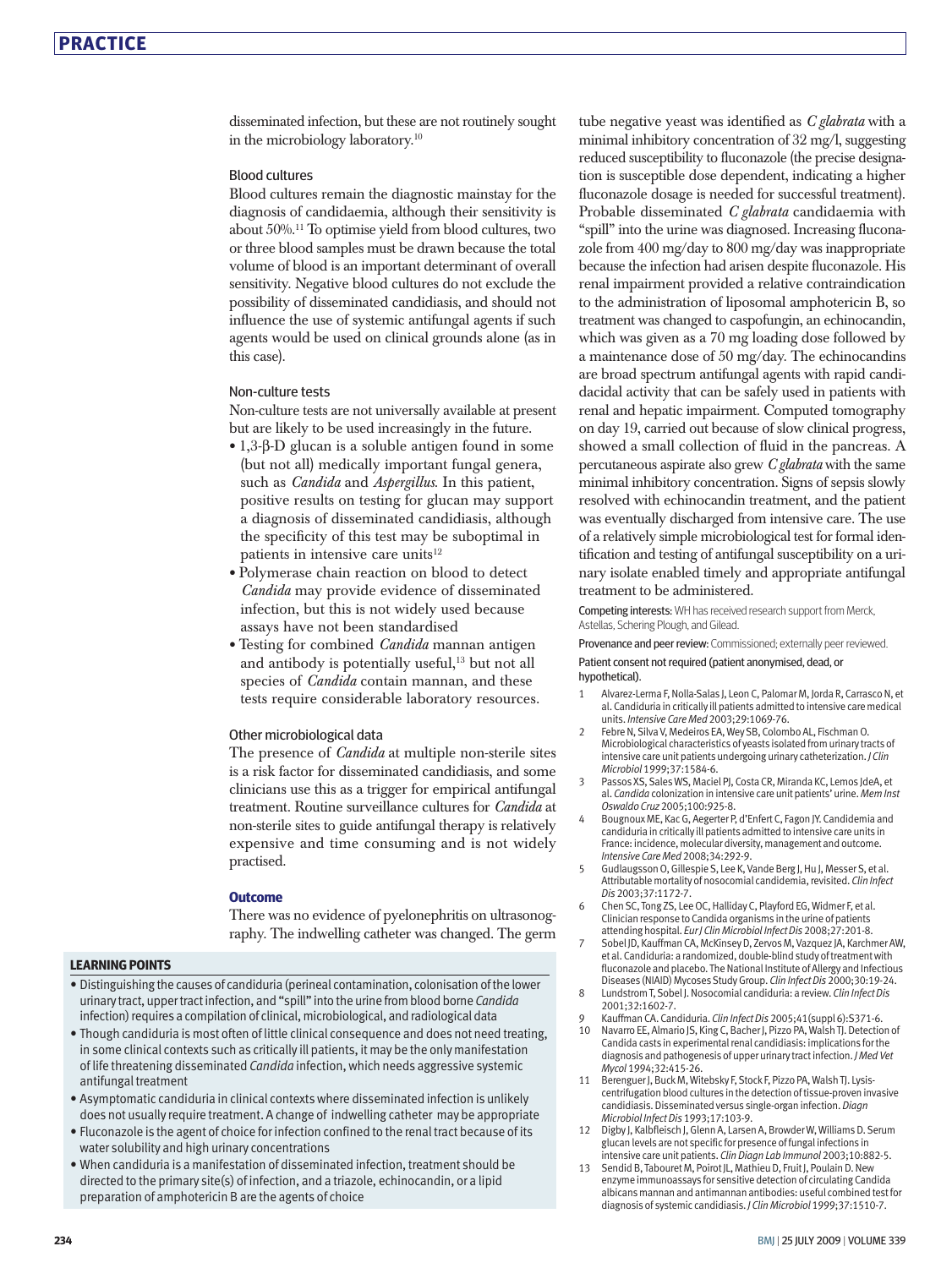# **Lesson of the Week** A case of mistaken mesial temporal identity

A Neligan,<sup>1</sup> D R Holdright,<sup>2</sup> F J Rugg-Gunn,<sup>1</sup> J W Sander<sup>1</sup>

Re-examine a diagnosis of epilepsy when there is worsening control and investigations are normal

The accurate diagnosis and treatment of paroxysmal events can be difficult. It requires a detailed eye witness account and a clear description of the circumstances of the event, including location, development, tempo, and duration. Even with this information, a definitive diagnosis may not be attainable.

#### **Case report**

A 45 year old left handed man presented with a four year history of paroxysmal events. He was referred by his neurologist for consideration of epilepsy surgery. Previous medical history was unremarkable. The first episode of loss of consciousness occurred while the patient was with friends. It was preceded by a brief period of severe chest pain with profuse sweating, which lasted less than a minute. A 12-lead electrocardiogram was normal. The second episode occurred two years ago and was also preceded by chest pain. During this episode, the patient felt weak, lay on the ground, and lost consciousness. Duration was uncertain, but on regaining consciousness he was sweating profusely. He interpreted these episodes as cardiac in origin as he has a strong family history of coronary artery disease. He was seen by a cardiologist who noted a normal cardiac examination, ambulatory electrocardiogram, exercise stress test, and transthoracic echocardiogram.

He had no further episodes until about nine months before referral. The first new episode started with a sensation of a sweaty smell followed by constricting chest pain for approximately 30 minutes, after which he lost consciousness. His wife described him as being in a



**Fig 1** | Twelve lead electrocardiogram done at initial cardiology assessment showing normal sinus rhythm

BMJ | 25 july 2009 | Volume 339 **235**

profound sleep with heavy snoring. He recovered about 30 minutes later, initially shouting as if waking from a bad dream, but without subsequent confusion. There was neither urinary incontinence nor tongue biting. He was seen by a neurologist who felt these episodes were epileptic in origin; no treatment was recommended as the episodes had been infrequent. He had a further episode five days later and was seen by a second neurologist who made a putative diagnosis of mesial temporal lobe epilepsy and prescribed carbamazepine 200 mg twice daily. These now stereotyped episodes continued to occur increasingly frequently, despite an escalating regimen of anti-epileptic medications. He would perceive a sweaty smell and feel a severe constricting left-sided chest pain, sometimes radiated to the jaw, associated with profuse sweating. He was uncomfortable, would try to sit down, and would breathe heavily. A few seconds later he might lose consciousness for up to 30 minutes, snore loudly and shout on waking. Episodes of chest pain without loss of consciousness were interpreted as complex partial seizures, and the episodes with loss of consciousness were interpreted as partial seizures with secondary generalisation. An MRI brain scan and routine electroencephalogram were reported as normal.

At this stage he was taking sodium valproate 2000 mg, carbamazepine 600 mg, lamotrigine 150 mg, and clobazam 30 mg daily. Despite this, the partial seizures continued on an almost daily basis, and the generalised episodes recurred at least every seven days. When first seen, the patient was feeling lethargic and drowsy. On direct questioning he reported no history of myoclonic jerks, events suggestive of complex partial seizures, or convulsive episodes. There were no clear triggers for the episodes, and all occurred early in the morning or during the night. He subsequently underwent a further MRI brain scan, which was normal, and a 24 hour electroencephalogram, which was mildly encephalopathic in keeping with his medication. It was felt that the diagnosis of epilepsy was unlikely and that these episodes were cardiac in origin, despite normal cardiac investigations. The patient underwent a MRI scan of his cervical spine looking for a possible cervical disc herniation, which can atypically present as ischaemic chest pain.<sup>1</sup>

The scans were normal. The patient was referred to a cardiologist for further evaluation, and the antiepileptic medication was slowly withdrawn, resulting in a substantial improvement in his cognition. After cardiological assessment, including an echocardiogram that showed no evidence of structural heart disease, and a 12 lead electrocardiogram that was normal (fig 1), he had an implantable loop recorder

1 UCL Institute of Neurology, The National Hospital for Neurology and Neurosurgery, London WC1N 3BG 2 UCLH Heart Hospital, London W1G 8PF Correspondence to: J W Sander

lsander@ion.ucl.ac.uk

Cite this as: *BMJ* 2009;338:b2258 doi: 10.1136/bmj.b2258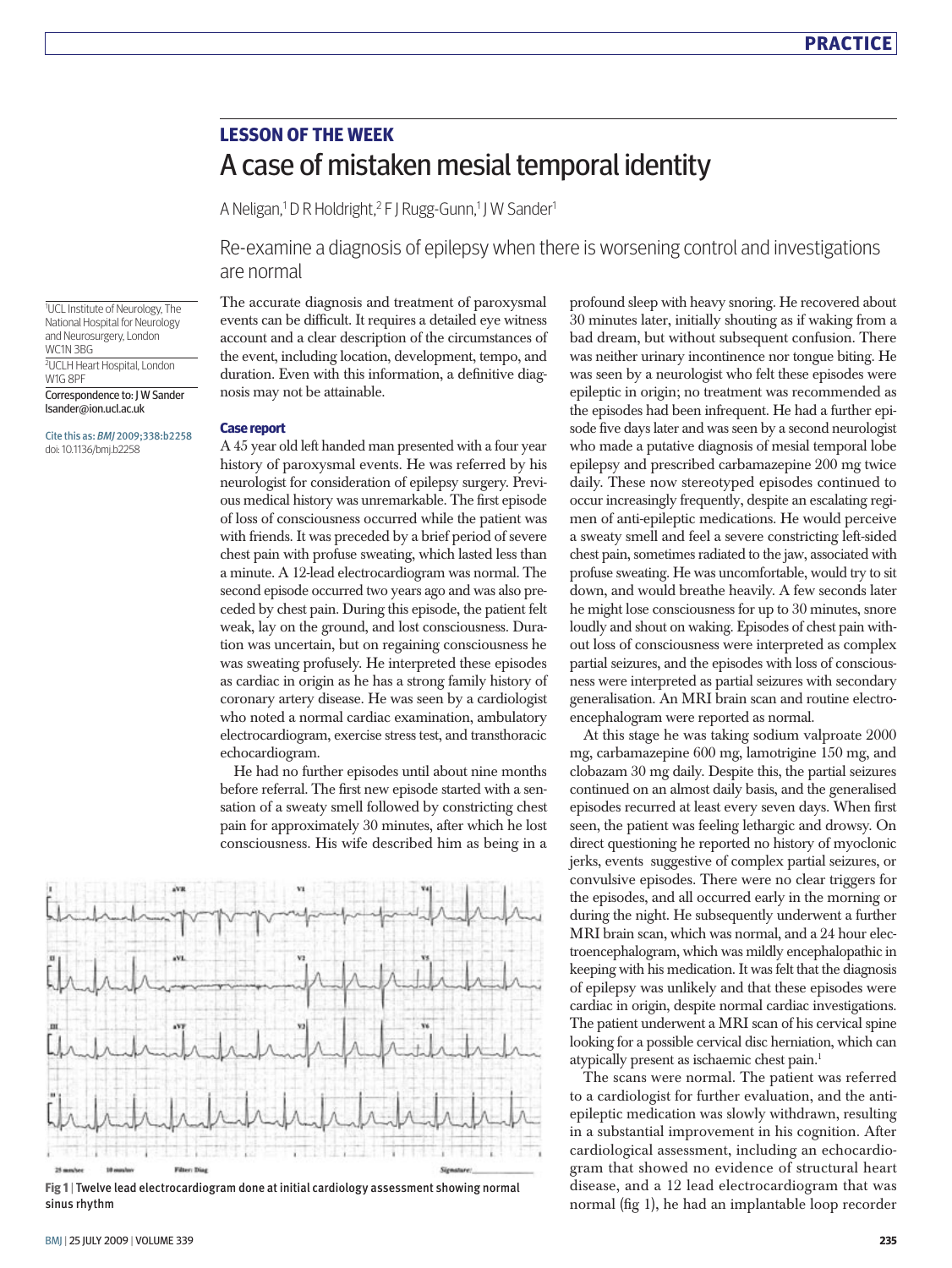(Reveal) inserted. Six days later, he had an episode, and the Reveal electrocardiogram tracing showed the development of ventricular tachycardia, degenerating over a three minute period to ventricular fibrillation, with spontaneous termination and resumption of sinus rhythm (fig 2).

Coronary angiography revealed only early nonobstructive plaque disease throughout the left coronary artery. During the angiogram, severe coronary artery spasm developed in the atrioventricular circumflex, which responded fully to intracoronary nitrates. The device was removed, and a dual-chamber implantable cardioverter-defibrillator was implanted. A cardiac MRI scan was not performed prior to the insertion of an implantable cardioverter-defibrillator as it was believed that it would be unlikely to alter management. He was started on sotalol, a β blocker with anti-arrhythmic properties, and diltiazem, a calcium channel antagonist, to prevent coronary artery vasospasm.

At last follow-up six months later he was well and asymptomatic off all anti-epileptic medication.

#### **Discussion**

The differential diagnosis of paroxysmal events is extensive and often summarised as "fits, faints, and funny turns." The diagnosis of epilepsy is clinical, based mainly on the eye witness account, although this may be misleading.2 About 20% of patients attending a seizure clinic with refractory epilepsy do not have epilepsy.3 In this case, the sensation of a smell at the start of each episode, the termination of the attack with a loud shout, and the prolonged duration of some of the episodes suggest a diagnosis of complex partial seizures with secondary generalisation, possibly arising from the temporal lobe. Some patients report a distinct and identifiable smell during an epileptic seizure, but they are often unable to identify it clearly. In this case, an unambiguous smell of sweat suggests the presence of autonomic disturbance associated with a primary cardiac problem and not an epileptic olfactory aura. Additional characteristics of the attack, such as profuse sweating and chest pain, suggest

| $mm + 1 + 1 + 1 + 1 + 1 + 1 + 1$            |  |  |  |  |  |  |  |
|---------------------------------------------|--|--|--|--|--|--|--|
|                                             |  |  |  |  |  |  |  |
| $\ldots \ldots \ldots \ldots \ldots$        |  |  |  |  |  |  |  |
|                                             |  |  |  |  |  |  |  |
| mariciaisining                              |  |  |  |  |  |  |  |
| MMMMMMMMMM                                  |  |  |  |  |  |  |  |
|                                             |  |  |  |  |  |  |  |
| $\cdots \cdots \cdots \cdots \cdots \cdots$ |  |  |  |  |  |  |  |
|                                             |  |  |  |  |  |  |  |

| • huwwwwwwwwwwwwwwww      |
|---------------------------|
| Www.www.www.www.wwwww.www |
| mmmmmmmmmmmmmmmm          |
| MMMMMMmMMmMMMMMMMMM       |
| mmmmmmmmmmmmmmmmm         |
| mmmmmmmmmmmmmmm           |
| mmmmmmmmmmmmmmmmmmm       |

| parananananana         |
|------------------------|
| MMMMMMMMMMMM           |
| MMMMMMMMMMMM           |
| MAMMMMMMMMmmmmm        |
| MMMMMMMMMMMMM          |
| wwwwwwwwwwwwwwwwwwwwww |
| MMWwwWwwwwwwwwwwwwwww  |
| wwwwwwwwwwwwwwww       |

| <b>UNITED CONTRACTOR CONTRACTOR</b> |  |  |  |
|-------------------------------------|--|--|--|

**Fig 2** | Implantable loop recorder traces showing the development of ventricular tachycardia degenerating to ventricular fibrillation

an alternative diagnosis. Chest or abdominal discomfort, however, can occur in partial seizures with associated autonomic dysfunction, leading to diagnostic uncertainty. The severity and quality of the chest discomfort seem disproportionate in this case to that expected for a partial seizure with associated visceral pain and autonomic features.

While a cardiac diagnosis appears much more likely with the benefit of hindsight, there may have been subtle differences in the history elicited by the primary neurological team that were more indicative of episodes of epileptic aetiology. The main differential diagnoses of epilepsy are primary cardiac events, neurocardiogenic (vasovagal) syncope, and psychogenic non-epileptic attacks. In one study, conducted at a tertiary epilepsy unit, 26% of patients attending for refractory epilepsy were found to have an alternative diagnosis<sup>4</sup> (including syncope and psychogenic attacks), and another study by a cardiology service found 42% of those with apparent refractory epilepsy had an alternative, cardiological, diagnosis.<sup>5</sup> Gastaut estimated that up to a third of patients who were given an initial diagnosis of epileptic seizures had an underlying cardiovascular condition.<sup>6</sup> In particular, cardiac arrhythmias can masquerade as seizures and were found to be the cause of collapse in 20% of patients in one study.7

Transient cardiac asystole can present as intractable epilepsy8 and may occur in association with epileptic seizures, leading to diagnostic difficulties.<sup>9-11</sup> Cardiac syncope, secondary to structural cardiac abnormality, ischaemia, or arrhythmia, has an overall mortality of 30% at five years<sup>12</sup> and can be difficult to confirm if the resting 12 lead electrocardiogram is normal.13 An exception to this is the long QT syndrome, which can present with episodes of sudden collapse,<sup>14 15</sup> but importantly the resting electrocardiogram is usually abnormal, although this can vary over time. The yield from 24 hour ambulatory electrocardiogram monitoring in patients with infrequent episodes of collapse is typically poor.<sup>16</sup> The implantable loop recorder is of tremendous diagnostic value, with a high yield in this patient group.<sup>17</sup>

Contributors: JWS and DRH assessed the patient. AN and FJR-G wrote the initial version. All authors contributed to further versions and reviewed and approved the final version.

Competing interests: None declared.

Provenance and peer review: Not commissioned; externally peer reviewed.

#### Patient consent obtained.

- 1 Mitchell LC, Schafermeyer RW. Herniated cervical disk presenting as ischaemic chest pain. *Am J Emerg Med* 1991;9:457-60.
- 2 Rugg-Gunn FJ, Harrison NA, Duncan JS. Evaluation of the accuracy of seizure descriptions by the relatives of patients with epilepsy. *Epilepsy Res* 2001;43:193-9.
- 3 McDade G, Brown SW. Non-epileptic seizures: management and predictive factors of outcome. *Seizure* 1992;1:7-10.
- Smith D, Defalla BA, Chadwick DW. The misdiagnosis of epilepsy and the management of epilepsy in a specialist clinic. *Q J Med* 1999;92:15-23.
- 5 Zaidi A, Clough P, Cooper P, Scheepers B, Fitzpatrick AP. Misdiagnosis of epilepsy: many seizure-like attacks have a cardiovascular cause. *J Am Coll Cardiol* 2000;36:181-4.
- 6 Gastaut H, Fischer-Williams M. Electro-encephalographic study of syncope: its differentiation from epilepsy. *Lancet* 1958;2:1018-25.
- 7 Schott GD, McLeod AA, Jewitt DE. Cardiac arrhythmias that masquerade as epilepsy. *BMJ* 1977;1:1454-7.
- 8 Gavris MF, Khalighi K, Mascarenhas DA. Idiopathic cardiac asystole presenting as epileptic seizures. *J Electrocardiol* 2002;35:279-83.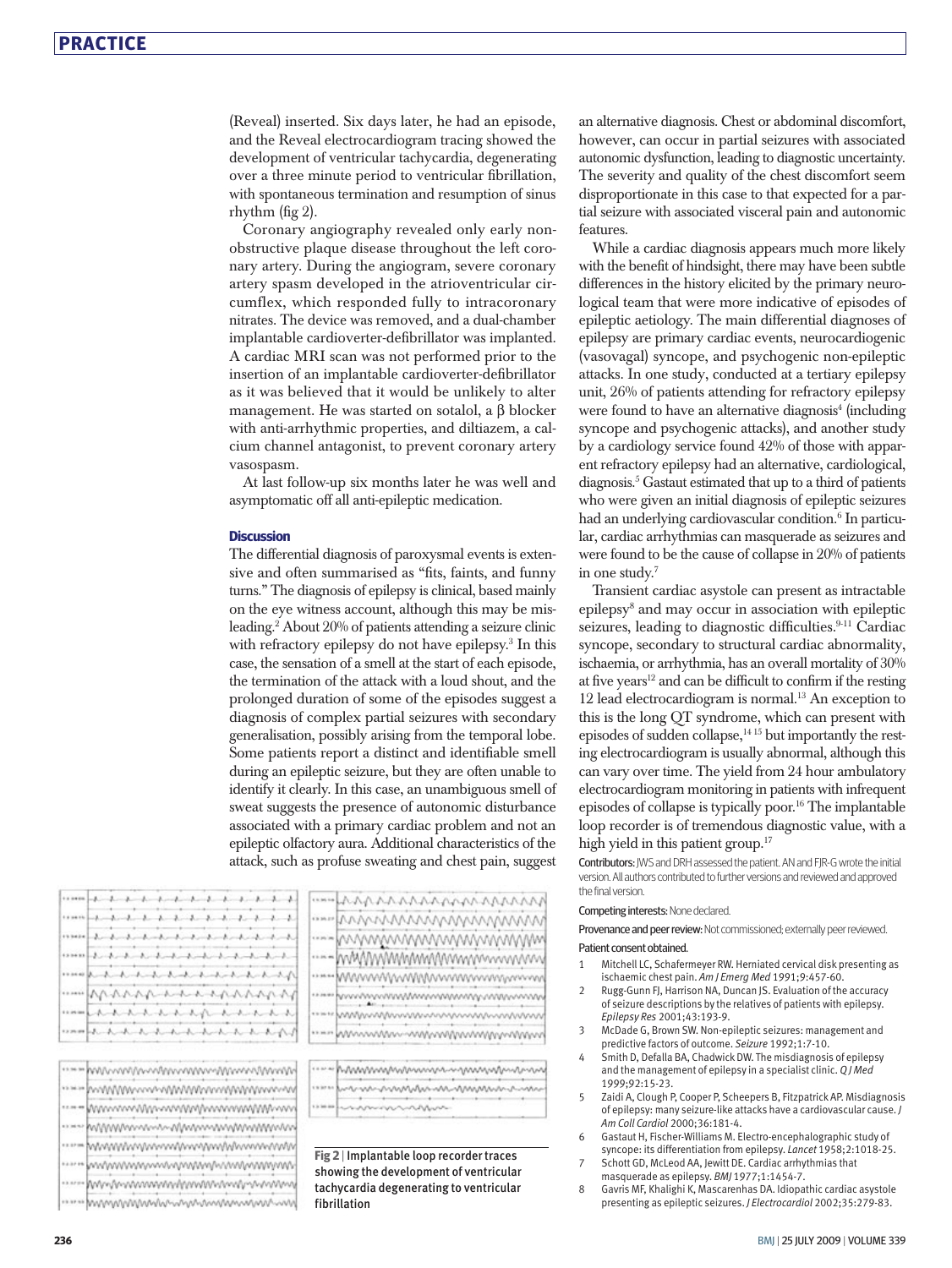- 9 Howell SJL, Blumhardt LD. Cardiac asystole associated with epileptic seizures: a case report with simultaneous EEG and ECG. *JNNP* 1989;52:797-98.
- 10 Rocamora R, Kurthen M, Lickfett L, Von Oertzen J, Elger CE. Cardiac asystole in epilepsy: clinical and neurophysiologic features. *Epilepsia* 2003;44:179-83.
- 11 Rugg-Gunn FJ, Simister RJ, Squirrell M, Holdright DR, Duncan JS. Cardiac arrhythmias in focal epilepsy: a prospective long term study. *Lancet* 2004;364:2212-9.
- 12 Kapoor WN. Evaluation and outcome of patients with syncope. *Medicine (Baltimore)* 1990;69:160-5.
- 13 Linzer M, Grubb BP, Ho S, Ramakrishnan L, Bromfield E, Estes NA. Cardiovascular causes of loss of consciousness in patients with

presumed epilepsy: a cause of the increased sudden death rate in people with epilepsy? *Am J Med* 1994;96:146-74.

- 14 Hunt DPJ, Tang K. Long QT syndrome presenting as epileptic seizures in an adult. *Emerg Med J* 2005;22:600-1.
- 15 Pacia SV, Devinsky O, Luciano DJ, Vazquez B. The prolonged QT syndrome presenting as epilepsy: a report of two cases and literature review. *Neurology.* 1994;44:1408–10.
- 16 DiMarco JP, Philbrick JT. Use of electrocardiographic (Holter) monitoring. *Ann Intern Med* 1990;113:53-68.
- 17 Krahn AD, Klein GJ, Yee R. Recurrent syncope: experience with an implantable loop recorder. *Cardiol Clin* 1997;15:313-26.

Accepted: 29 August 2008

# **10-Minute Consultation** Acne vulgaris

Fiona Hamilton,<sup>1</sup> Josip Car,<sup>1</sup> Alison Layton<sup>23</sup>

1 Department of Primary Care and Social Medicine, Imperial College London, Charing Cross Campus, London W6 8RP

2 Harrogate and District NHS Foundation Trust, Harrogate, North Yorkshire

3 North Yorkshire and York Primary

Care Trust, Harrogate Correspondence to: J Car josip.car@imperial.ac.uk

Cite this as: BMJ 2009;338:a2738 doi: 10.1136/bmj.a2738

This is part of a series of occasional articles on common problems in primary care. The *BMJ* welcomes contributions from GPs

A 17 year old woman comes to see you with a 12 month history of pimples and pustules on her face, with a few blackheads and no scarring. She says they are making her feel very self conscious and are affecting her A level studies and social life.

# **What issues you should cover**

- What other symptoms or signs does she have? Seborrhoea, irregular menses, weight gain, or hirsutism should alert you to polycystic ovary syndrome.
- Is she worried that her diet is causing her acne? Currently no conclusive evidence exists to confirm that foods such as chocolate contribute to acne, so it is a good opportunity to dispel myths and to discuss healthy eating in general.
- Does she have any particular skin care regime? Often people with acne use aggressive cleaning products, which can aggravate the problem or cause irritation.
- Is she taking any prescribed or over the counter treatments? Some treatments, particularly antiepilepsy drugs, steroid creams, anabolic steroids, and some hormonal treatments, can cause or worsen acne.
- Would she consider hormonal treatment for

| Grading of acne severity and treatment |                                                                                               |                                                                                                                                                         |                                                                                                        |
|----------------------------------------|-----------------------------------------------------------------------------------------------|---------------------------------------------------------------------------------------------------------------------------------------------------------|--------------------------------------------------------------------------------------------------------|
|                                        | Mild acne                                                                                     | Moderate acne                                                                                                                                           | Severe acne                                                                                            |
| Description                            | Open and closed<br>comedones<br>(whiteheads and<br>blackheads), a few<br>papules and pustules | Comedones, more frequent<br>papules and pustules, but<br>minimal scarring; can be<br>subdivided into mainly<br>comedonal or mainly<br>inflammatory acne | Comedones, more<br>pustules, and pustules<br>plus nodular abscesses<br>with more extensive<br>scarring |
| <b>First line treatments</b>           | • Topical retinoid<br>· Benzoyl peroxide (BP)<br>$\bullet$ BP + topical antibiotic            | Comedonal:<br>• BP + topical retinoid<br>Inflammatory:<br>$\bullet$ BP + topical antibiotic                                                             | As for moderate acne, plus<br>referral to a dermatologist<br>for oral isotretinoin                     |
| Second line<br>treatments              | · Azelaic acid                                                                                | • Oral antibiotic + BP ± topical<br>retinoid<br>· Azelaic acid<br>• Consider combined oral<br>contraceptive pill for female<br>patients                 | As for moderate acne, plus<br>referral to a dermatologist<br>for oral isotretinoin                     |

acne? This would also give you the opportunity to discuss her sexual health, if appropriate.

• How does the acne affect her mood and social life? Acne can lead to low self-esteem and depression, so you could ask her how it affects her mood and whether it stops her doing anything she would normally enjoy doing.

# **What you should do**

- Assess and record the severity of the acne so that the effects of treatment can be compared with your baseline evaluation. There is no standard acne grading system, but the Leeds revised acne scoring system uses several useful photographs (see Further reading). A pragmatic approach is to record the acne as mild, moderate, or severe (table).
- Explain to her that acne is a very common but treatable skin condition and is caused by inflammation of the oil glands around hair follicles, usually triggered by the hormones of puberty. Point her to a website for more information (see Further reading).
- Advise her to use a mild cleanser, an oil free moisturiser, and non-comedogenic make-up, if she wears any; to avoid touching her face; and not to pick the spots, which can worsen acne and lead to scarring.
- Although the evidence for an association between acne and smoking or alcohol misuse conflicts, take the opportunity to give her general advice on health promotion about these habits where necessary.
- Arrange further investigations for polycystic ovarian syndrome if indicated, such as blood tests for endocrine hormone alterations or ultrasonography of the ovaries (see Further reading for advice on referral).
- Advise her that early treatment prevents scarring and that any treatment needs to be tried for at least six weeks before its effectiveness can be assessed.